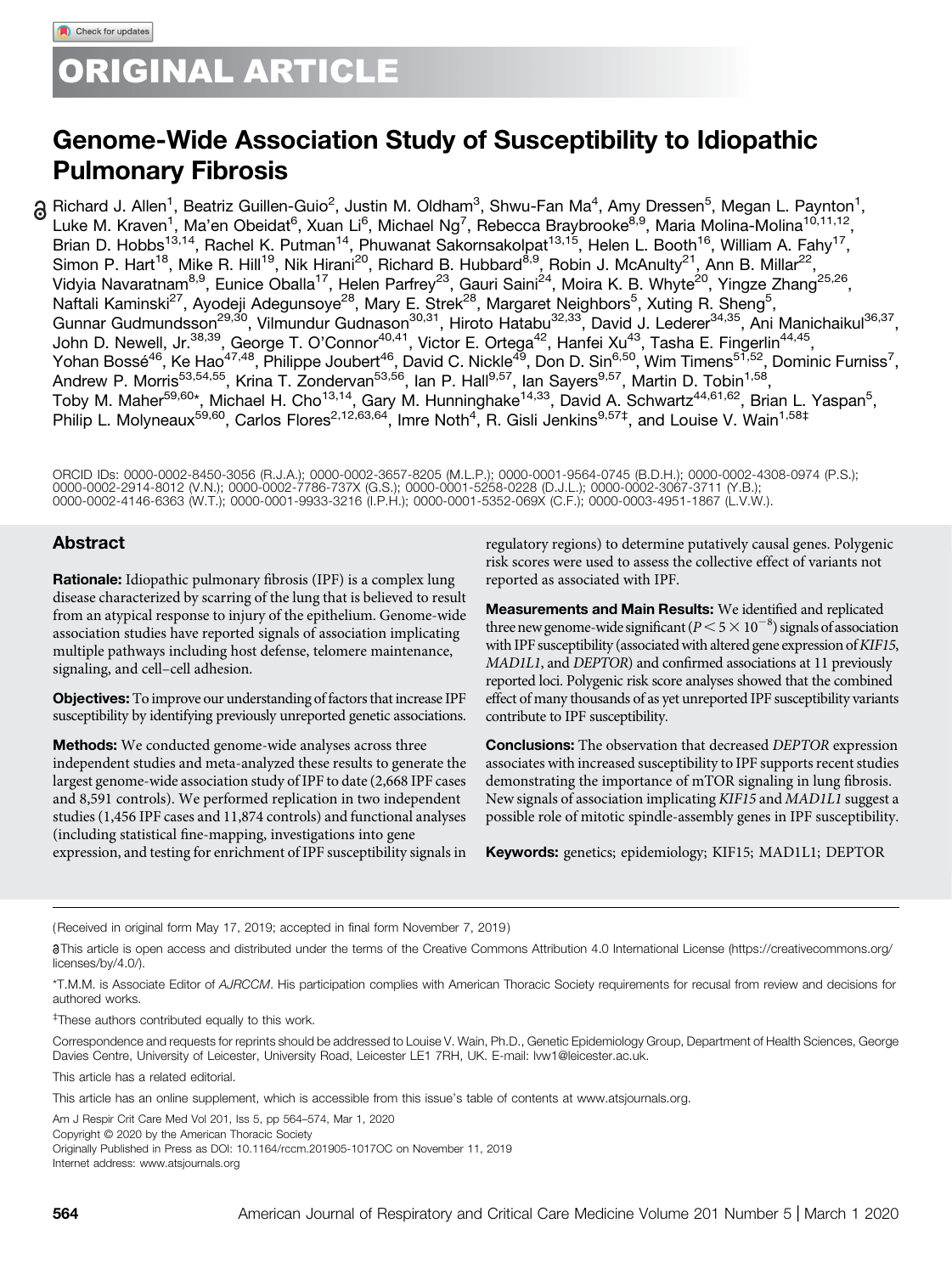<sup>1</sup>Department of Health Sciences, University of Leicester, Leicester, United Kingdom; <sup>2</sup>Unidad de Investigacion, Hospital Universitario Ntra. Sra. de Candelaria and <sup>64</sup>Instituto de Tecnologías Biomédicas, Universidad de La Laguna, Santa Cruz de Tenerife, Spain; <sup>3</sup>Department of Internal Medicine, University of California Davis, Davis, California; <sup>4</sup>Division of Pulmonary and Critical Care Medicine, <sup>36</sup>Center for Public Health Genomics, and <sup>37</sup>Department of Public Health Sciences, University of Virginia, Charlottesville, Virginia; <sup>5</sup>Genentech, South San Francisco,<br>California; <sup>6</sup>The University of British Columbia Centre for Heart Lung Innovati Unit, Nuffield Department of Population Health, <sup>53</sup>Wellcome Centre for Human Genetics, and <sup>56</sup>Oxford Endometriosis Care and Research Centre, Nuffield Department of Women's and Reproductive Health, University of Oxford, Oxford, United Kingdom; <sup>8</sup>Division of Epidemiology and<br>Public Health and <sup>57</sup>Division of Respiratory Medicine, University of Nottingham United Kingdom; <sup>10</sup>Servei de Pneumologia, Laboratori de Pneumologia Experimental, Instituto de Investigación Biomédica de Bellvitge (IDIBELL), Barcelona, Spain; <sup>11</sup>Campus de Bellvitge, Universitat de Barcelona, Barcelona, Spain; <sup>12</sup>Centro de Investigación Biomédica en Red de Enfermedades Respiratorias, Instituto de Salud Carlos III, Madrid, Spain; 13Channing Division of Network Medicine, 14Division of Pulmonary and Critical Care Medicine, <sup>32</sup>Department of Radiology, and <sup>33</sup>Center for Pulmonary Functional Imaging, Brigham and Women's Hospital, Boston, Massachusetts; 15Department of Medicine, Faculty of Medicine Siriraj Hospital, Mahidol University, Bangkok, Thailand; 16Department of Thoracic Medicine, University College London Hospitals NHS Foundation Trust, London, United Kingdom; 17Discovery Medicine, GlaxoSmithKline, Stevenage, United Kingdom; 18Respiratory Research Group, Hull York Medical School, Castle Hill Hospital, Cottingham, United Kingdom; <sup>'20</sup>Medical Research Council Centre for Inflammation Research, The University of Edinburgh, Edinburgh, United Kingdom;<br><sup>21</sup>UCL Respiratory Centre for Inflammation and Tissue Repair, University College Lond Unit, School of Clinical Sciences, University of Bristol, Bristol, United Kingdom; <sup>23</sup>Cambridge Interstitial Lung Disease Service, Royal Papworth Hospital, Cambridge, United Kingdom; <sup>25</sup>Division of Pulmonary, Allergy and Critical Care Medicine and <sup>26</sup>Simmons Center for Interstitial Lung Diseases, University of Pittsburgh, Pittsburgh, Pennsylvania; <sup>27</sup> Section of Pulmonary, Critical Care and Sleep Medicine, Yale School of Medicine, New Haven, Connecticut; <sup>28</sup>Section of Pulmonary and Critical Care, Department of Medicine, The University of Chicago, Chicago, Illinois; 29Department of Respiratory Medicine, Landspital University Hospital, Reykjavik, Iceland; 30Faculty of Medicine University of Iceland, Reykjavik, Iceland; <sup>31</sup>Icelandic Heart Association, Kopavogur, Iceland; <sup>34</sup>Department of Medicine, College of Physicians and Surgeons and <sup>35</sup>Department of Epidemiology, Mailman School of Public Health, Columbia University, New York, New York;<br><sup>38</sup>Division of Cardiovascular and Pulmonary Imaging, Department of Radiology, Universit Iowa; <sup>39</sup>Department of Radiology, University of Washington, Seattle, Washington; <sup>40</sup>Department of Medicine, Pulmonary Center, Boston University, Boston, Massachusetts; <sup>41</sup>NHLBI's Framingham Heart Study, Framingham, Massachusetts; <sup>42</sup>Center for Precision Medicine, Department of Internal Medicine, Wake Forest School of Medicine, Winston-Salem, North Carolina; <sup>43</sup>Department of Biostatistics, Boston University School of Public Health, Boston, Massachusetts; <sup>44</sup>Center for Genes, Environment and Health, National Jewish Health, Denver, Colarado; <sup>45</sup>Department of Biostatistics and Informatics, <sup>61</sup>Department of Medicine, and <sup>62</sup>Department of Immunology, University of Colorado Denver, Denver, Colorado; <sup>46</sup>Institut universitaire de cardiologie et de pneumologie de Québec, Université Laval, Québec, Québec, Canada; 47Department of Genetics and Genomic Sciences and 48Icahn Institute for Data Science and Genomic Technology, Icahn School of Medicine at Mount Sinai, New York, New York; <sup>49</sup>Merck Research Laboratories, Genetics and Pharmacogenomics, Boston, Massachusetts;<br><sup>50</sup>Respiratory Division, Department of Medicine, University of British Columbia, Vancouve Groningen, University of Groningen, Department of Pathology and Medical Biology and 52Groningen Research Institute for Asthma and COPD, Groningen, the Netherlands; 54Department of Biostatistics, University of Liverpool, Liverpool, United Kingdom; 55Division of Musculoskeletal and Dermatological Sciences, University of Manchester, Manchester, United Kingdom; <sup>58</sup>National Institute for Health Research, Leicester Respiratory Biomedical Research Centre, Glenfield Hospital, Leicester, United Kingdom; <sup>59</sup>National Institute for Health Research Respiratory Clinical Research Facility, Royal Brompton Hospital, London, United Kingdom; <sup>60</sup>National Heart and Lung Institute, Imperial College, London, United Kingdom; and <sup>63</sup>Instituto Tecnológico y de Energías Renovables, S.A., Santa Cruz de Tenerife, Spain

R.J.A. is an Action for Pulmonary Fibrosis Research Fellow. L.V.W. holds a GSK/British Lung Foundation Chair in Respiratory Research. R.G.J. is supported by a National Institute for Health Research (NIHR) Research Professorship (NIHR reference RP-2017-08-ST2-014). I.N. is supported by the NHLBI (R01HL130796). B.G.-G. is funded by Agencia Canaria de Investigación, Innovación y Sociedad de la Información (TESIS2015010057) cofunded by European Social Fund. J.M.O. is supported by the NHLBI (K23HL138190). C.F. is supported by the Spanish Ministry of Science, Innovation and Universities (grant RTC-2017-6471-1; Ministerio de Ciencia e Innovacion/Agencia Estatal de Investigación/Fondo Europeo de Desarrollo Regional, Unión Europea) cofinanced by the European Regional Development Funds "A way of making Europe" from the European Union and by agreement OA17/008 with Instituto Tecnológico y de Energías Renovables to strengthen scientific and technological education, training, research, development and innovation in Genomics, Personalized Medicine and Biotechnology. The Spain Biobank array genotyping service was performed at CEGEN-PRB3-ISCIII, which is supported by PT17/0019, of the PE I+D+i 2013-2016, funded by Instituto de Salud Carlos III, and cofinanced by the European Regional Development Funds. P.L.M. is an Action for Pulmonary Fibrosis Research Fellow. M.O. is a fellow of the Parker B. Francis Foundation and a Scholar of the Michael Smith Foundation for Health Research. B.D.H. is supported by NIH K08 HL136928, Parker B. Francis Research Opportunity Award. M.H.C. and G.M.H. are supported by NHLBI grants R01HL113264 (M.H.C.), R01HL137927 (M.H.C.), R01HL135142 (M.H.C. and G.M.H.), R01111024 (G.M.H.), and R01130974 (G.M.H.). The content is solely the responsibility of the authors and does not necessarily represent the official views of the NIH. The funding body has no role in the design of the study and collection, analysis, and interpretation of data and in writing the manuscript. T.M.M. is supported by an NIHR Clinician Scientist Fellowship (NIHR Ref: CS-2013-13-017) and a British Lung Foundation Chair in Respiratory Research (C17-3). M.D.T. is supported by a Wellcome Trust Investigator Award (WT202849/Z/16/Z). The research was partially supported by the NIHR Leicester Biomedical Research Centre; the views expressed are those of the author(s) and not necessarily those of the National Health Service (NHS), the NIHR, or the Department of Health. I.P.H. was partially supported by the NIHR Nottingham Biomedical Research Centre; the views expressed are those of the author(s) and not necessarily those of the NHS, the NIHR, or the Department of Health. I.S. is supported by Medical Research Council (G1000861) and Asthma UK (AUK-PG-2013-188). D.F. was supported by an Intermediate Fellowship from the Wellcome Trust (097152/Z/11/Z). This work was partially supported by the National Institute for Health Research (NIHR) Oxford Biomedical Research Centre. V.N. is funded by an NIHR Clinical Lectureship. G.G. is supported by project grant 141513-051 from the Icelandic Research Fund and Landspitali Scientific Fund A-2016-023, A-2017-029, and A-2018-025. D.J.L. and A.M. are supported by Multi-Ethnic Study of Atherosclerosis (MESA) and the MESA SNP Health Association Resource (SHARe) project are conducted and supported by the NHLBI in collaboration with MESA investigators. Support for MESA is provided by contracts HHSN268201500003I, N01-HC-95159, N01-HC-95160, N01-HC-95161, N01-HC-95162, N01-HC-95163, N01-HC-95164, N01-HC-95165, N01-HC-95166, N01-HC-95167, N01-HC-95168, N01-HC-95169, UL1-TR-000040, UL1-TR-001079, UL1-TR-001420, UL1-TR-001881, and DK063491. Funding for SHARe genotyping was provided by NHLBI Contract N02- HL-64278. Genotyping was performed at Affymetrix (Santa Clara, California) and the Broad Institute of Harvard and Massachusetts Institute of Technology (Boston, Massachusetts) using the Affymetrix Genome-Wide Human SNP Array 6.0. This work was supported by NIH grants R01 HL131565 (A.M.), R01 HL103676 (D.J.L.), and R01 HL137234 (D.J.L.).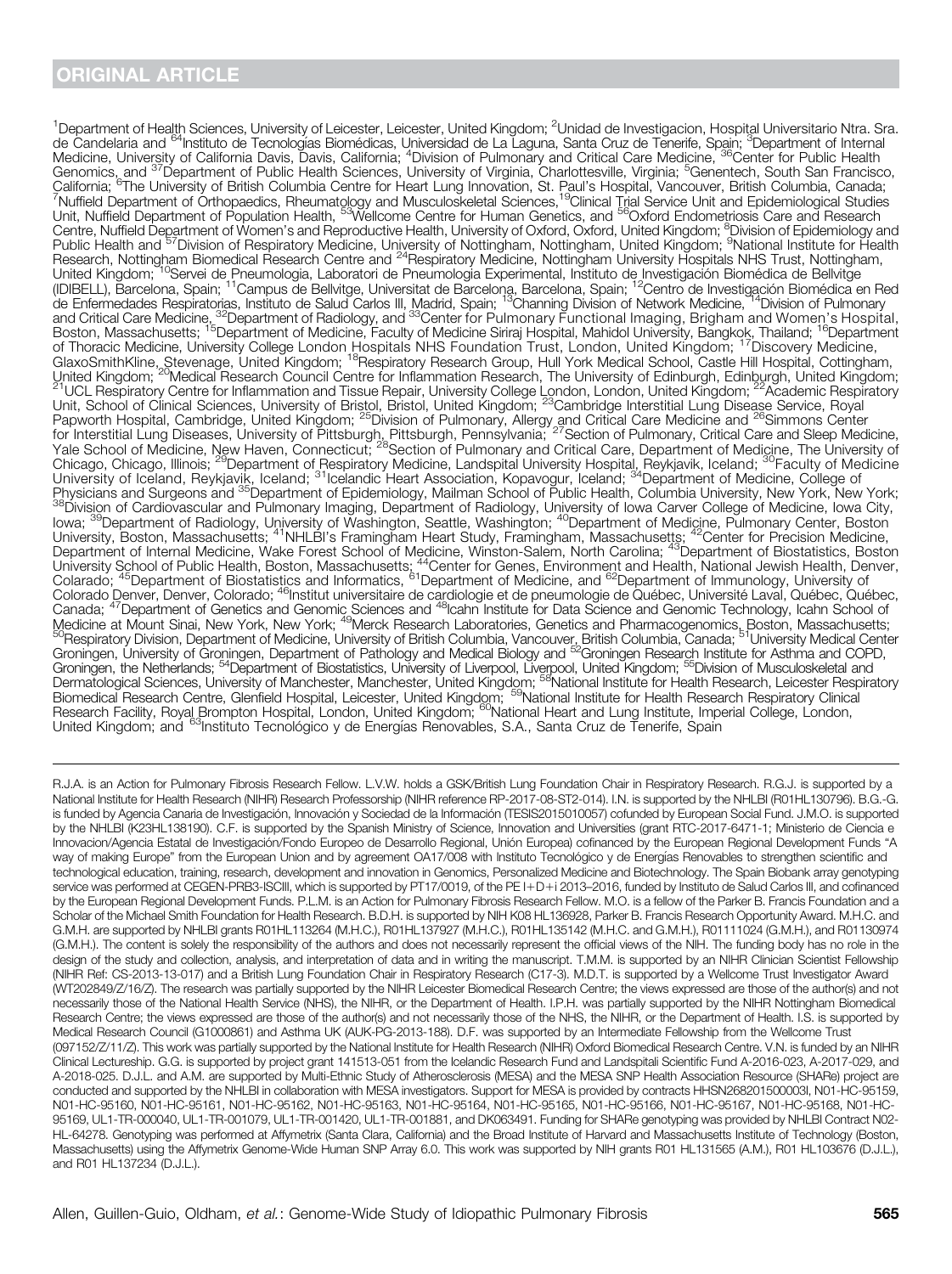# At a Glance Commentary

#### Scientific Knowledge on the

Subject: Idiopathic pulmonary fibrosis (IPF) is a devastating disease where the lungs become scarred. It is not known what causes the scarring, but there have been 17 regions of the genome that have been reported as associated with increased susceptibility to IPF from previous genome-wide association studies. These identify host defense (particularly mucus production), cell–cell adhesion, signaling, and telomere maintenance as important processes in the development of lung fibrosis.

#### What This Study Adds to the Field:

By combining all previous IPF genome-wide association studies, we have identified three novel regions of the genome identified with IPF risk and confirmed 11 of the 17 previously reported regions. The three novel regions implicate the genes DEPTOR, KIF15, and MAD1L1. These findings support recent research that shows mTOR signaling promotes lung fibrogenesis and also implicate spindle-assembly genes in the development of IPF.

Idiopathic pulmonary fibrosis (IPF) is a devastating lung disease characterized by the buildup of scar tissue. It is believed that damage to the alveolar epithelium is followed by an aberrant wound-healing response leading to the deposition of dense fibrotic tissue, reducing the lungs' flexibility and inhibiting gas transfer (1). Treatment options are limited, and half of individuals diagnosed with IPF die within 3 to 5 years (1, 2). Two drugs (pirfenidone and nintedanib) have been approved for the treatment of IPF, but neither offer a cure, and they only slow disease progression.

IPF is associated with a number of environmental and genetic factors.

Identifying regions of the genome contributing to disease risk improves our understanding of the biological processes underlying IPF and helps in the development of new treatments (3). To date, genome-wide association studies (4–8) (GWAS) have reported 17 common variant (minor allele frequency  $[MAF] > 5\%)$ signals associated with IPF, stressing the importance of host defense, telomere maintenance, cell–cell adhesion, and signaling with respect to disease susceptibility. The sentinel (most strongly associated) variant, rs35705950, in one of these signals that maps to the promoter region of the MUC5B gene has a much larger effect on disease susceptibility than other reported risk variants with each copy of the risk allele associated with a fivefold increase in odds of disease (9). Despite this, the variant rs35705950 has a risk allele frequency of only 35% in cases (compared with 11% in the general population) and so does not explain all IPF risk. Rare variants (MAF  $<$  1%) in telomererelated and surfactant genes have also been implicated in familial pulmonary fibrosis and sporadic IPF (10, 11).

In this study, we aimed to identify previously unreported genetic associations with IPF to improve our understanding of disease susceptibility and generate new hypotheses about disease pathogenesis. We conducted a large GWAS of IPF susceptibility by utilizing all European cases and controls recruited to any previously reported IPF GWAS (5–8) and metaanalyzing the results. This was followed by replication in individuals not previously included in IPF GWAS and bioinformatic analysis of gene expression data to identify the genes underlying the identified association signals. As specific IPFassociated variants have also been shown to overlap with other related respiratory traits including lung function in the general population, chronic obstructive pulmonary disease (COPD) (with genetic effects in opposite directions between COPD and IPF) (12–14), and interstitial lung abnormalities (ILAs) (which might be a

precursor lesion for IPF) (15), we tested for association of the IPF susceptibility variants with these respiratory phenotypes in independent datasets. Finally, using polygenic risk scores, we tested whether there was still a substantial contribution to IPF risk from genetic variants with as yet unconfirmed associations with IPF susceptibility.

Some of the results of these studies have been previously reported in the form of two abstracts and a preprint (16–18).

# Methods

#### Study Cohorts

We analyzed genome-wide data from three previously described independent IPF case–control collections (named here as the Chicago [5], Colorado [6], and UK [8] studies; please refer to the online supplement for summaries of these collections). Two more independent case–control collections (named here as the UUS [United States, United Kingdom, and Spain] and Genentech studies) were included as replication datasets. The new UUS study recruited cases from the United States, United Kingdom, and Spain and selected controls from UK Biobank (19) (full details on the recruitment, genotyping, and quality control of UUS cases and controls can be found in the online supplement). The previously described (20) Genentech study consisted of cases from three IPF clinical trials and controls from four non-IPF clinical trials (see the online supplement). All studies were restricted to unrelated individuals of European ancestry, and we applied stringent quality control measures (full details of the quality control measures of each study can be found in the online supplement and Figure E1 in the online supplement). All studies diagnosed cases using American Thoracic Society and European Respiratory Society guidelines (21–23) and had appropriate institutional review board or ethics approval.

Genotype data for the Colorado, Chicago, UK, and UUS studies were imputed separately using the Haplotype Reference

Author Contributions: R.J.A., J.M.O., C.F., I.N., R.G.J., and L.V.W. designed the study. R.J.A., B.G.-G., S.-F.M., A.D., M.L.P., L.M.K., M.O., X.L., M. Ng, B.D.H., R.K.P., P.S., D.F., A.P.M., K.T.Z., and B.L.Y. analyzed the data. J.M.O., S.-F.M., M.O., R.B., M.M.-M., R.K.P., P.S., H.L.B., W.A.F., S.P.H., M.R.H., N.H., R.B.H., R.J.M., A.B.M., V.N., E.O., H.P., G.S., M.K.B.W., Y.Z., N.K., A.A., M.E.S., M. Neighbors, X.R.S., G.G., V.G., H.H., D.J.L., A.M., J.D.N., G.T.O'C., V.E.O., H.X., T.E.F., Y.B., K.H., P.J., D.C.N., D.D.S., W.T., I.P.H., I.S., M.D.T., T.M.M., M.H.C., G.M.H., D.A.S., B.L.Y., P.L.M., C.F., I.N., R.G.J., and L.V.W. were responsible for recruitment, screening and genotyping of cases and controls for idiopathic pulmonary fibrosis, interstitial lung abnormalities, and gene expression analyses. J.M.O., D.A.S., C.F., I.N., R.G.J., and L.V.W. supervised and coordinated the study. R.J.A., R.G.J., and L.V.W. led the writing of the manuscript. All authors contributed to drafting and providing critical feedback on the manuscript.

Data availability statement: Full summary statistics for the genome-wide meta-analysis can be accessed from<https://github.com/genomicsITER/PFgenetics>.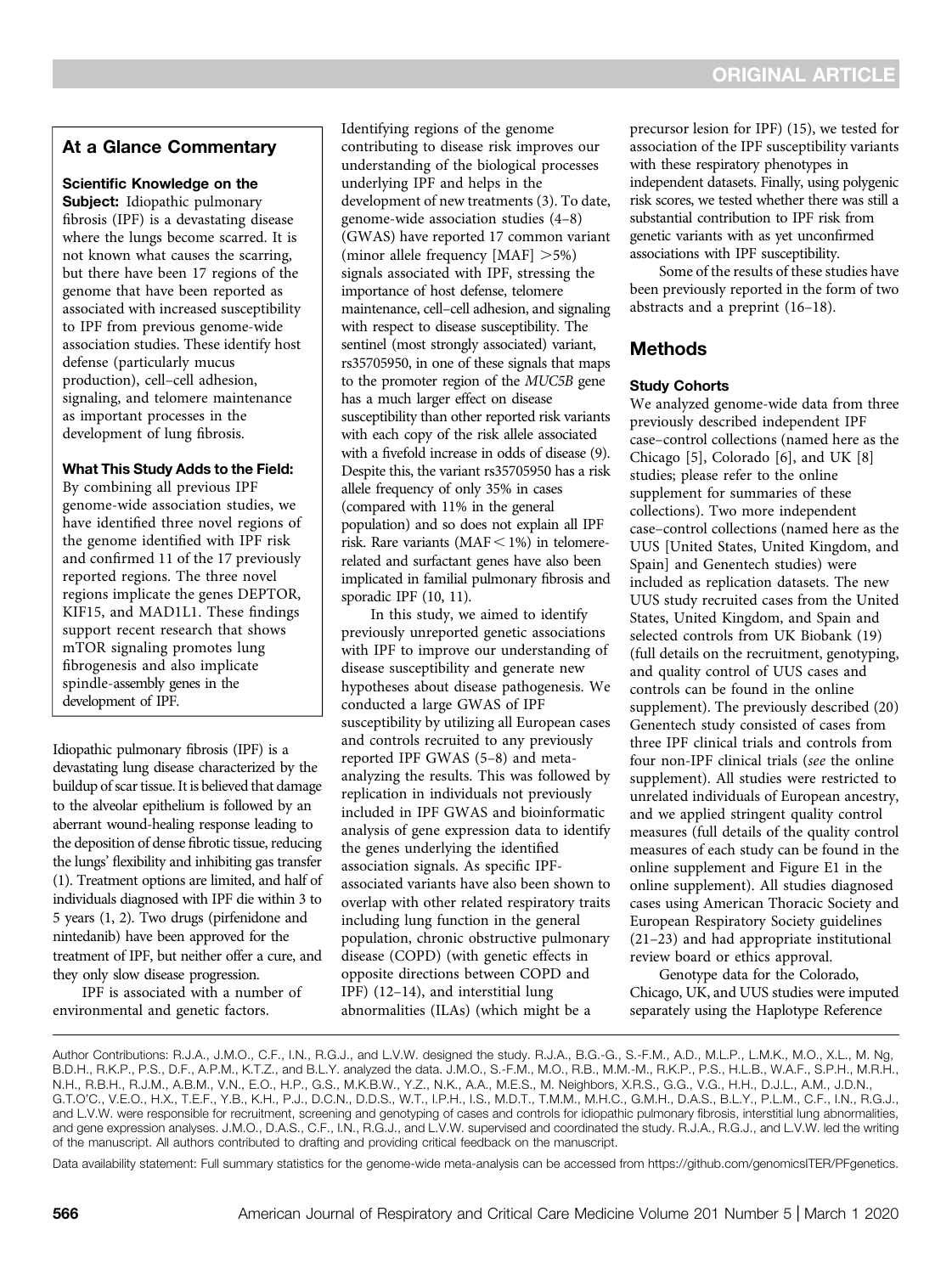Consortium r1.1 panel (24) (see the online supplement). For individuals in the Genentech study, genotypes were derived from whole-genome sequencing data. Duplicated individuals between studies were removed (see the online supplement).

#### Identification of IPF Susceptibility **Signals**

In each of the Chicago, Colorado, and UK studies separately, a genome-wide analysis of IPF susceptibility, using SNPTEST (25) v2.5.2, was conducted adjusting for the first 10 principal components to account for fine-scale population structure. Only biallelic autosomal variants that had a minor allele count  $\geq 10$  were in the Hardy–Weinberg Equilibrium  $(P > 1 \times 10^{-6})$  and were well-imputed (imputation quality  $R^2 > 0.5$ ) in at least two studies were included. A genome-wide meta-analysis of the association summary statistics was performed across the Chicago, Colorado, and UK studies using R v3.5.1 (discovery stage). Conditional analyses were performed to identify independent association signals in each locus (see the online supplement).

Sentinel variants (defined as the variant in an association signal where no other variants within 1 Mb showed a stronger association) of the novel signals reaching genome-wide significance in the meta-analysis  $(P<5\times10^{-8})$ , and nominally significant  $(P< 0.05)$  with consistent direction of effect in each study, were further tested in the replication samples. We considered novel signals to be associated with IPF susceptibility if they reached a Bonferroni-corrected threshold  $(P < 0.05$ /number of signals followed up) in a meta-analysis of the UUS and Genentech studies (replication stage; see the online supplement). Previously reported signals with  $P \le 5 \times 10^{-8}$  in the discovery meta-analysis were deemed a confirmed association.

#### Characterization of Signals and Functional Effects

To further refine our association signals to include only variants with the highest probabilities of being causal, Bayesian fine-mapping was undertaken. This approach takes all variants within the associated locus and, using the GWAS association results, calculates the probability of each variant being the true causal variant (under the assumptions that there is one causal variant and that the causal variant has been measured). The probabilities are then combined across variants to define the smallest set of variants that is 95% likely to contain the causal variant (i.e., the 95% credible set) for each IPF susceptibility signal (see the online supplement).

To identify which genes might be implicated by the IPF susceptibility signals, we identified whether any variants in the credible sets were genic coding variants and defined as deleterious (using Variant Effect Predictor [VEP] [26]). In addition, we tested to see if any of the credible set variants were associated with gene expression using three expression quantitative trait loci (eQTL) resources (the Lung eQTL study  $[n = 1, 111]$  [27–29], the NESDA-NTR [Netherlands Study of Depression and Anxiety-Netherlands Twin Register] blood eQTL database  $[n=4,896]$  [30], and 48 tissues in GTEx [31]  $[n]$  between 80 and 491]; see the online supplement). Where IPF susceptibility variants were found to be associated with expression levels of a gene, we tested whether the same variant was likely to be causal both for differences in gene expression and IPF susceptibility. We only report associations with gene expression where the probability of the same variant driving both the IPF susceptibility signal and gene expression signal exceeded 80% (see the online supplement).

To investigate whether the IPF susceptibility variants that were in noncoding regions of the genome might be in regions with regulatory functions (for example, in regions of open chromatin), we investigated the likely functional impact of those variants using DeepSEA (deep learning-based sequence analyzer) (32). Taking all of the IPF susceptibility variants together, we tested for overall enrichment in regulatory regions specific to particular cell and tissue types using FORGE (functional element overlap analysis of the results of GWAS experiments) (33) and GARFIELD (GWAS analysis of regulatory or functional information enrichment with LD correction) (34). Finally, we investigated whether the genes that were near to the IPF susceptibility variants were more likely to be differentially expressed between IPF cases and controls in four lung epithelial cell types, using SNPsea (35). More details are provided in the online supplement.

#### Shared Genetic Susceptibility with Other Respiratory Traits

As previous studies have reported shared genetic susceptibility for IPF and other lung traits (12, 13, 15), we investigated whether the new and previously reported IPF susceptibility signals were associated with quantitative lung function measures in a GWAS of 400,102 individuals (36) or with ILAs in a GWAS comparing 1,699 individuals with an ILA and 10,247 controls (37). Lung function measures investigated were  $FEV_1$ , FVC, the ratio  $FEV_1/FVC$  (used in the diagnosis of COPD), and peak expiratory flow. We applied a Bonferroni corrected P value threshold to define variants also associated with ILAs or lung function.

#### Polygenic Risk Scores

The contribution of as yet unreported variants to IPF susceptibility was assessed using polygenic risk scores. For each individual in the UUS study, the weighted score was calculated as the number of risk alleles, multiplied by the effect size of the variant (as a weighting), summed across all variants included in the score. Effect sizes were taken from the discovery GWAS and independent variants selected using a linkage disequilibrium  $r^2 \le 0.1$ . As we wanted to explore the contribution from as yet unreported variants, we excluded variants within 1 Mb of each IPF susceptibility locus from the risk score calculation (see the online supplement).

The score was tested to identify whether it was associated with IPF susceptibility, adjusting for 10 principal components to account for fine-scale population structure, using PRSice v1.25 (38). We altered the number of variants included in the risk score calculation using a sliding P threshold  $(P_T)$  such that the variant had to have a P value  $\langle P_{\rm T} \rangle$  in the genome-wide meta-analysis to be included in the score. This allows us to explore whether variants that do not reach statistical significance in GWAS of current size contribute to disease susceptibility. We used the recommended significance threshold of  $P < 0.001$  for determining significantly associated risk scores (38).

### Results

Following quality control, 541 cases and 542 controls from the Chicago study, 1,515 cases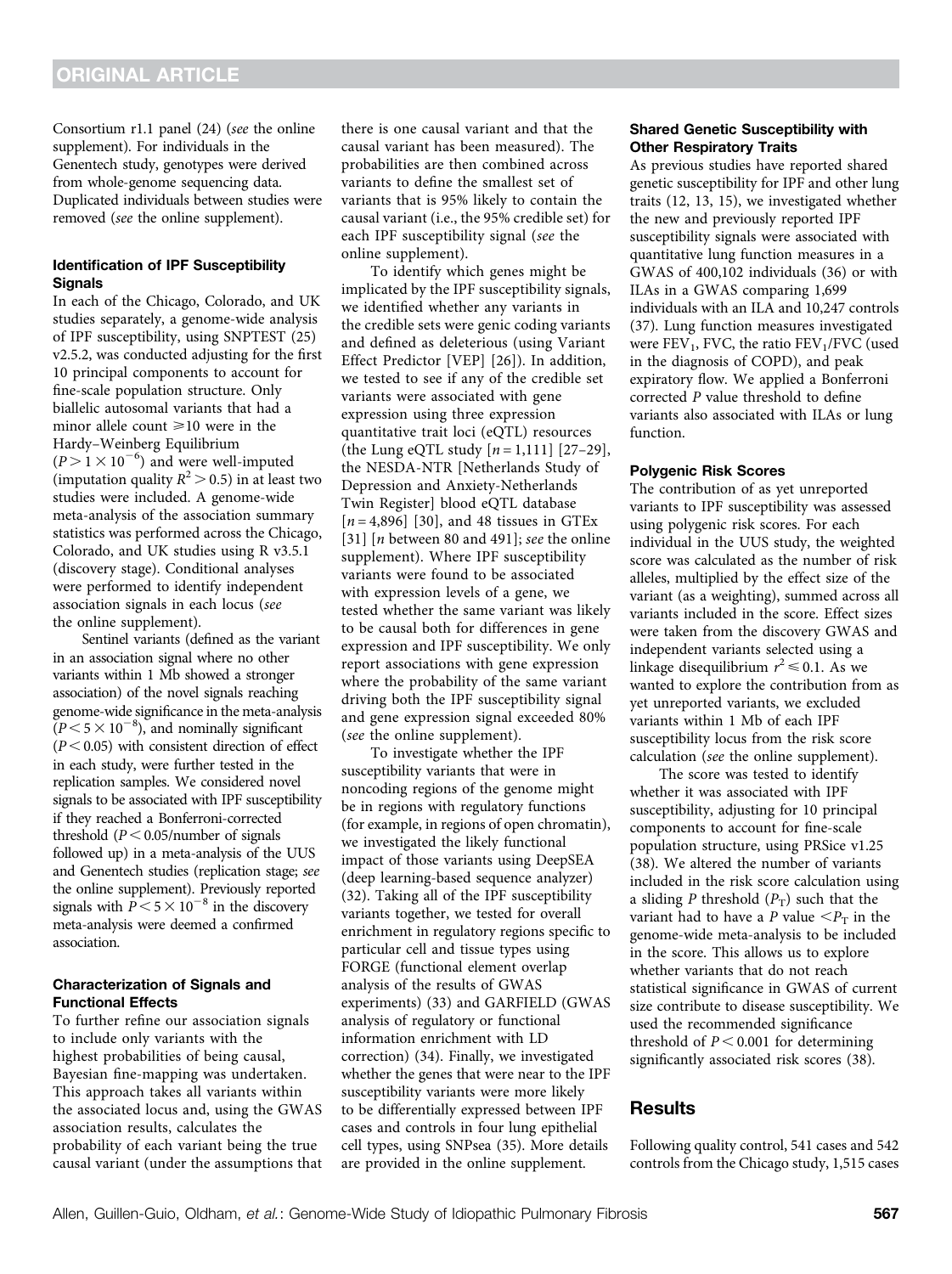and 4,683 controls from the Colorado study, and 612 cases and 3,366 controls from the UK study were available (Table 1 and Figure E1) to contribute to the discovery stage of the genome-wide susceptibility analysis (Figure 1). For the replication stage of the GWAS, after quality control, there were 792 cases and 10,000 controls available in the UUS study and 664 cases and 1,874 controls available in the Genentech study (see the online supplement).

To identify new signals of association, we meta-analyzed the genome-wide association results for IPF susceptibility for the Chicago, Colorado, and UK discovery studies. This gave a maximum sample size of up to 2,668 cases and 8,591 controls for 10,790,934 well-imputed ( $R^2 > 0.5$ ) variants with minor allele count  $\geq 10$  in each study and which were available in two or more of the studies (Figure E2).

Three novel signals (in 3p21.31 [near KIF15, Figure 2A], 7p22.3 [near MAD1L1, Figure 2B], and 8q24.12 [near DEPTOR, Figure 2C]) showed a genome-wide significant  $(P < 5 \times 10^{-8})$  association with IPF susceptibility in the discovery metaanalysis and were also significant after adjusting for multiple testing  $(P < 0.01)$  in the replication stage comprising 1,467 IPF cases and 11,874 controls (Tables 2 and E1). Two additional loci were genome-wide significant in the genome-wide discovery analysis but did not reach significance in the replication studies. The sentinel variants of these two signals were a low-frequency intronic variant in RTEL1 (MAF = 2.1%, replication  $P = 0.012$ ) and a rare intronic variant in  $HECTD2$  (MAF = 0.3%, replication  $P = 0.155$ ). Conditional analyses did not identify any additional independent association signals at the new or previously reported IPF susceptibility loci (Figure E5).

To identify the likely causal genes for each new signal, we investigated whether any of the variants were also associated with changes in gene expression (Table 3). The sentinel variant (rs78238620) of the novel signal on chromosome 3 was a lowfrequency variant  $(MAF = 5%)$  in an intron of KIF15 with the minor allele being associated with increased susceptibility to IPF and decreased expression of KIF15 in brain tissue and the nearby gene TMEM42 in thyroid (31) (Figure E7 and Tables E2 and E3i). The IPF risk allele for the novel chromosome 7 signal (rs12699415, MAF = 42%) was associated with decreased expression of MAD1L1 in heart tissue (31) (Figure E8 and Tables E2 and E3ii). For the signal on chromosome 8, the sentinel variant (rs28513081) was located in an intron of DEPTOR, and the IPF risk allele was associated with decreased expression of DEPTOR (in colon, lung, and skin [27–29, 31]) and RP11-760H22.2 (in colon and lung [31]). The risk allele was also associated with increased expression of DEPTOR (in whole blood [30]), TAF2 (in colon [31]), RP11-760H22.2 (in adipose

[31]), and KB-1471A8.1 (in adipose and skin [31], Figure E9 and Tables E2 and E3iii). There were no variants predicted to be highly deleterious within the finemapped signals for any of the loci.

We confirmed genome-wide significant associations with IPF susceptibility for 11 of the 17 previously reported signals (in or near TERC, TERT, DSP, 7q22.1, MUC5B, ATP11A, IVD, AKAP13, KANSL1, FAM13A, and DPP9; Table E1 and Figure E4). The signal at FAM13A, while genomewide significant in the discovery metaanalysis, was not significant in the Chicago study. This was the only signal reaching genome-wide significance in the discovery genome-wide meta-analysis that did not reach at least nominal significance in each study in the discovery analysis. Three further previously reported signals at 11p15.5 (near MUC5B) were no longer genome-wide significant after conditioning on the MUC5B promoter variant (Table E1), consistent with previous reports (6, 39).

Of the 14 IPF susceptibility signals (i.e., the 11 previously reported signals we confirmed and three novel signals), the only variant predicted to have a potential functional effect on gene regulation through disruption of chromatin structure or transcription factor binding motifs (using DeepSEA) was rs2013701 (in an intron of FAM13A), which was associated with a change in DNase I hypersensitivity in

|                                               |                             | Chicago                     |                            | Colorado        |                                         | <b>UK</b>                                                  |                                                                          | <b>UUS</b>                                          |                    | Genentech           |
|-----------------------------------------------|-----------------------------|-----------------------------|----------------------------|-----------------|-----------------------------------------|------------------------------------------------------------|--------------------------------------------------------------------------|-----------------------------------------------------|--------------------|---------------------|
|                                               |                             | <b>Cases Controls</b>       | <b>Cases</b>               | <b>Controls</b> | Cases                                   | <b>Controls</b>                                            | <b>Cases</b>                                                             | <b>Controls</b>                                     | <b>Cases</b>       | <b>Controls</b>     |
| n                                             | 541                         | 542                         | 1,515                      | 4.683           | 612                                     | 3.366                                                      | 792                                                                      | 10.000                                              | 664                | 1.874               |
| Genotyping<br>array/sequencing                | Affymetrix 6.0              | SNP array                   | Illumina Human<br>BeadChip | 660W Quad       | Affymetrix UK<br><b>BILEVE</b><br>array | Affymetrix UK<br>BiLEVE and<br><b>UK Biobank</b><br>arrays | Affymetrix UK<br><b>Biobank</b><br>and Spain<br><b>Biobank</b><br>arrays | Affymetrix UK<br>BiLEVE and<br>UK Biobank<br>arrays | HiSeg X Ten        | platform (Illumina) |
| Imputation panel                              |                             | <b>HRC</b>                  |                            | <b>HRC</b>      |                                         | <b>HRC</b>                                                 |                                                                          | <b>HRC</b>                                          |                    |                     |
| Age, yr, mean<br>Sex, M, %<br>Ever smokers, % | 68<br>$71^{\ddagger}$<br>72 | $63*$<br>$47^{\circ}$<br>42 | 66<br>68                   | 49              | $70^{\dagger}$<br>70.8<br>72.9          | 65<br>70.0<br>70.0                                         | 69<br>75.2<br>$68.7$ <sup>11</sup>                                       | 58<br>72.1<br>68.0                                  | 68<br>73.5<br>67.3 | 27.1<br>$18.1**$    |

Table 1. Demographics of Study Cohorts

Definition of abbreviations: HRC = Haplotype Reference Consortium; UUS = United States, United Kingdom, and Spain.

\*Age only available for 103 Chicago controls.

† Age available for 602 UK cases.

‡ Sex only available for 500 Chicago cases.

Sex only available for 510 Chicago controls.

"Smoking status only recorded for 236 UK cases.

¶ Smoking status only recorded for 753 idiopathic pulmonary fibrosis cases in UUS.

\*\*Smoking status only recorded for 481 of the Genentech controls.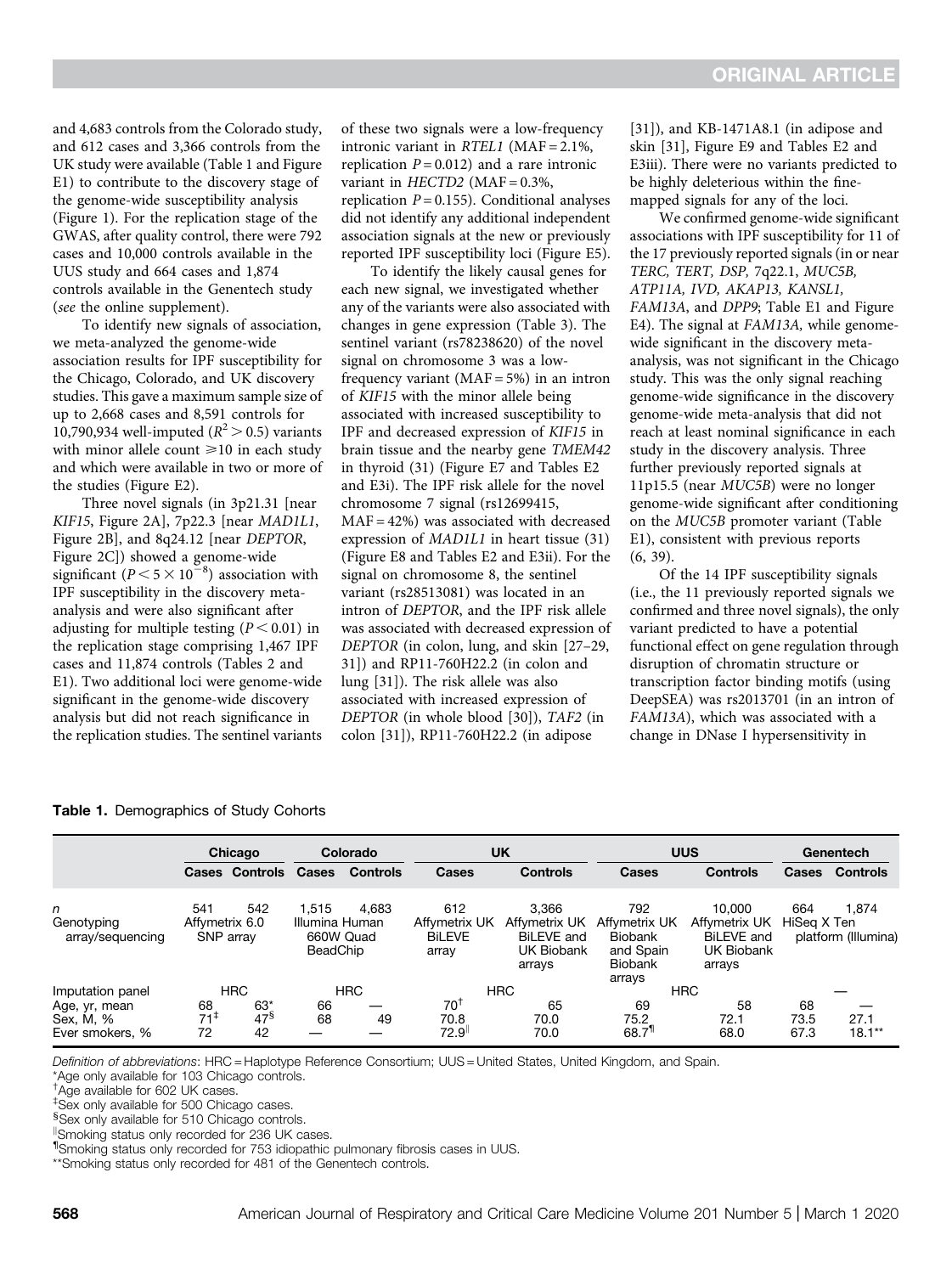

Figure 1. Manhattan plot of discovery analysis results. The  $x$  axis shows chromosomal position, and the y axis shows the  $-\log(P)$  value) for each variant in the discovery genome-wide analysis. The red line shows genome-wide significance ( $P$  < 5  $\times$  10<sup>-8</sup>), and variants in green met the criteria for further study in the replication analysis (i.e., reached genome-wide significance in the discovery metaanalysis and had  $P < 0.05$  and consistent direction of effects in each study). Genes in gray are previously reported signals that reach significance in the discovery genome-wide meta-analysis. Genes in black are the novel signals identified in the discovery analysis that reach genome-wide significance when meta-analyzing discovery and replication samples. The signals that did not replicate are shown in red. For ease of visualization the y axis has been truncated at 25.

18 cell types and FOXA1 in the T-47D cell line (a breast cancer cell line derived from a pleural effusion, Table E4). The 14 IPF susceptibility signals were found to be enriched in DNase I hypersensitivity site regions in multiple tissues including fetal lung tissue (Figures E10 and E11). No enrichment in differential expression in airway epithelial cells between IPF cases and healthy controls was observed for the 14 IPF susceptibility signals when using SNPsea (Table E5).

Previous studies have reported an overlap of genetic association loci between lung function and IPF (12). We undertook a lookup of the 14 IPF susceptibility loci in the largest GWAS of lung function in the general population published to date (36). The sentinel variants of 12 of the 14 IPF susceptibility loci were at least nominally associated ( $P < 0.05$ ) with one or more lung function trait in general population studies (Tables 3 and E6). After adjustments for multiple testing  $(P < 5.2 \times 10^{-4})$ , the previously reported variants at FAM13A, DSP, and IVD were associated with decreased FVC, and variants at FAM13A, DSP, 7q22.1 (ZKSCAN1), and ATP11A

were associated with increased  $FEV<sub>1</sub>/FVC$ . Similarly, for the three novel susceptibility variants, all showed at least a nominal association with decreased FVC and increased FEV<sub>1</sub>/FVC. We observed a nominally significant association of the MUC5B IPF risk allele with decreased FVC and increased  $FEV<sub>1</sub>/FVC$ . The IPF risk alleles at MAPT were significantly associated with both increased  $FEV<sub>1</sub>$  and FVC. To determine how the variants identified for IPF susceptibility are related to differences in lung function between cases and controls, we investigated whether variants known to be associated with lung function show an association in our IPF GWAS. Of the 279 variants reported (36) as associated with lung function (Table E7), 8 showed an association with lung function after corrections for multiple testing (located in or near MCL1, DSP, ZKSCAN1, OBFC1, IVD, MAPT, and two signals in FAM13A).

As interstitial lung abnormalities may be a precursor to IPF in a subset of patients, and there have been previous reports of shared genetic etiology between IPF and ILAs (37, 40, 41), we investigated whether our three new signals and the 11 previously

reported signals were associated with ILAs in the largest ILA GWAS reported to date (37). Eight of the IPF susceptibility loci were at least nominally significantly associated with either ILAs or subpleural ILAs with consistent direction of effects (i.e., the allele associated with increased IPF risk was also associated with increased ILA risk). The new KIF15, MAD1L1, and DEPTOR signals were not associated with ILAs (although the rare risk allele at HECTD2 that did not replicate in our study showed some association with an increased risk of subpleural ILAs  $[P = 0.003]$  with a large effect size similar to that observed in the IPF discovery meta-analysis).

To quantify the impact of as yet unreported variants on IPF susceptibility, polygenic risk scores were calculated excluding the 14 IPF susceptibility variants (as well as all variants within 1 Mb). The polygenic risk score was significantly associated with increased IPF susceptibility despite exclusion of the known genetic association signals (including MUC5B). As the  $P_T$  for inclusion of variants in the score was increased, the risk score became more significant reaching a plateau at around  $P_T = 0.2$  with risk score  $P < 3.08 \times 10^{-23}$ and explaining around 2% of the phenotypic variation (Figure E12), suggesting that there is a modest but statistically significant contribution of additional as yet undetected variants to IPF susceptibility. Further increasing  $P_T$  beyond 0.2 did not improve the predictive accuracy of the risk score.

# **Discussion**

We undertook the largest GWAS of IPF susceptibility to date and identified three novel signals of association that implicated genes not previously known to be important in IPF.

The strongest evidence for the new signal on chromosome 8 implicates DEPTOR, which encodes the dishevelled, Egl-10 and Pleckstrin domain–containing mTOR-interacting protein. DEPTOR inhibits mTOR (mammalian target of rapamycin) kinase activity as part of both the mTORC1 and mTORC2 protein complexes. The IPF risk allele at this locus was associated with decreased gene expression of DEPTOR in lung tissue (Table E2). TGFβ-induced DEPTOR suppression can stimulate collagen synthesis (42), and the importance of mTORC1 signaling via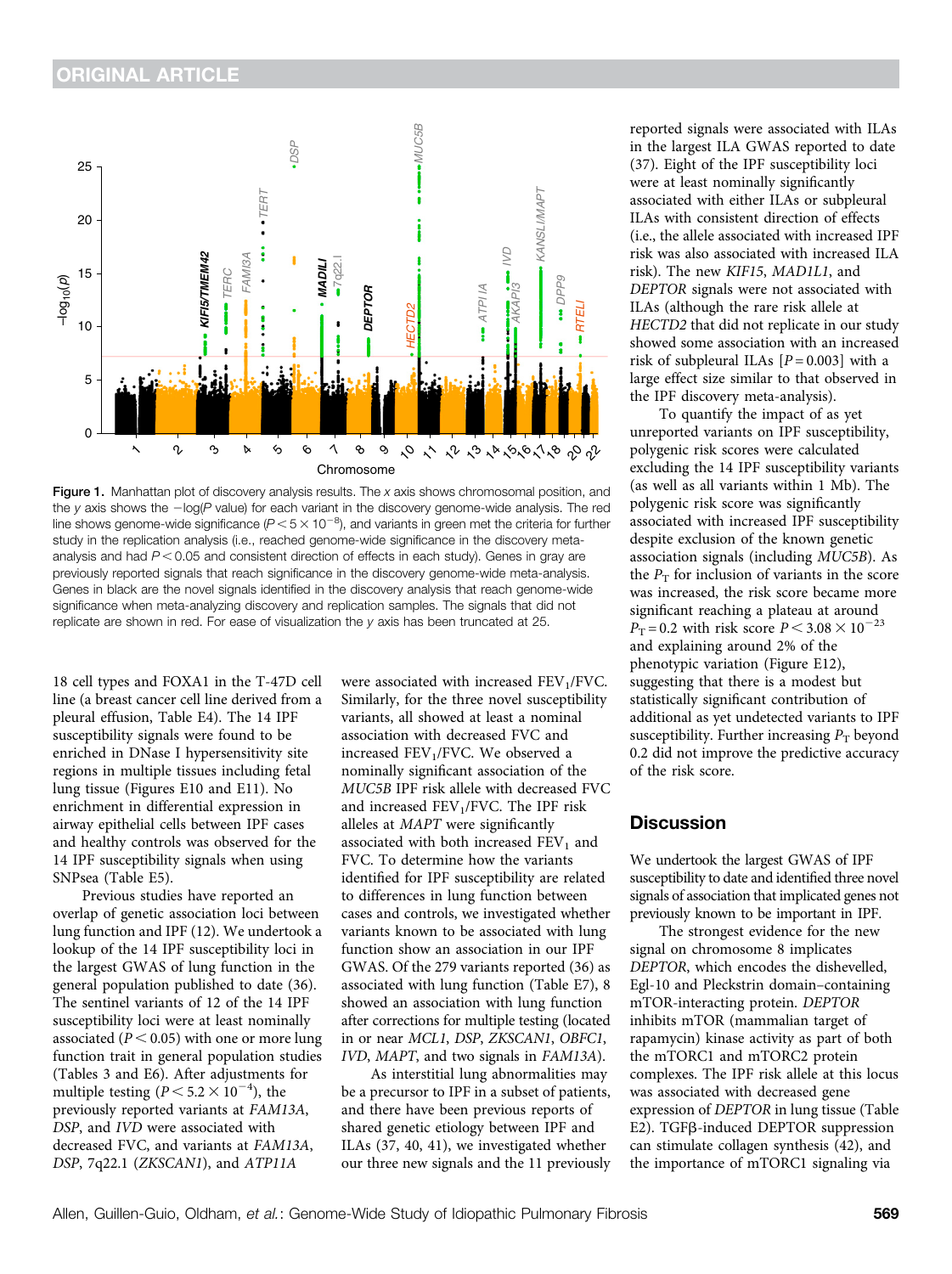

Figure 2. Region plots of three novel idiopathic pulmonary fibrosis susceptibility loci from discovery genome-wide meta-analysis. Each point represents a variant with chromosomal position on the x axis and the  $-\log(P)$  value) on the y axis. Variants are colored in by linkage disequilibrium with the sentinel variant. Blue lines show the recombination rate, and gene locations are shown at the bottom of the plot. Region plots are shown for the three replicated novel idiopathic pulmonary fibrosis susceptibility loci, i.e.,  $(A)$  the susceptibility signal on chromosome 3 near KIF15,  $(B)$  the susceptibility signal on chromosome 7 near MAD1L1, and (C) the susceptibility signal on chromosome 8 near DEPTOR.

4E-BP1 for TGFβ-induced collagen synthesis has recently been demonstrated in fibrogenesis (43). MAD1L1, implicated by a new signal on chromosome 7 and eQTL analyses of nonlung tissue, is a mitotic checkpoint gene, mutations in which have been associated with multiple cancers including lung cancer (44, 45). Studies have shown that MAD1, a homolog of MAD1L1, can inhibit TERT activity (or possibly enforce expression of TERT when the promoter E-box is mutated) (45, 46). This could suggest that MAD1L1 may increase IPF susceptibility through reduced telomerase activity. Another spindleassembly–related gene (47), KIF15, was implicated by the new signal on chromosome 3 (along with TMEM42).

The genome-wide study also identified two signals that were not replicated after

multiple testing adjustments. RTEL1, a gene involved in telomere elongation regulation, has not previously been identified in an IPF GWAS; however, the collective effect of rare variants in RTEL1 has been reported as associated with IPF susceptibility (48–54). The ubiquitin E3 ligase encoded by HECTD2 has been shown to have a proinflammatory role in the lung, and other HECTD2 variants may be protective against acute respiratory distress syndrome (55). However, the lack of replication for these signals in our data suggests that further exploration of their relationship to interstitial lung diseases is warranted.

By combining the largest available GWAS datasets for IPF, we were able to confirm 11 of 17 previously reported signals. Conditional analysis at the 11p15.5 region indicated that previously reported signals at MUC2 and TOLLIP were not independent of the association with the MUC5B promoter variant. Previously reported signals at EHMT2, OBFC1, and MDGA2 were only found to be associated in one of the discovery studies and showed no evidence of an association with IPF susceptibility in the other two discovery studies. Only the 11 signals that we confirmed in our data were included in subsequent analyses.

The IPF susceptibility signals at DSP, FAM13A, 7q22.1 (ZKSCAN1), and 17q21.31 (MAPT) have also been reported as associated with COPD, although with opposite effects (i.e., the allele associated with increased risk of IPF being associated with decreased risk of COPD). Spirometric diagnosis of COPD was based on a reduced FEV1/FVC ratio. In an independent dataset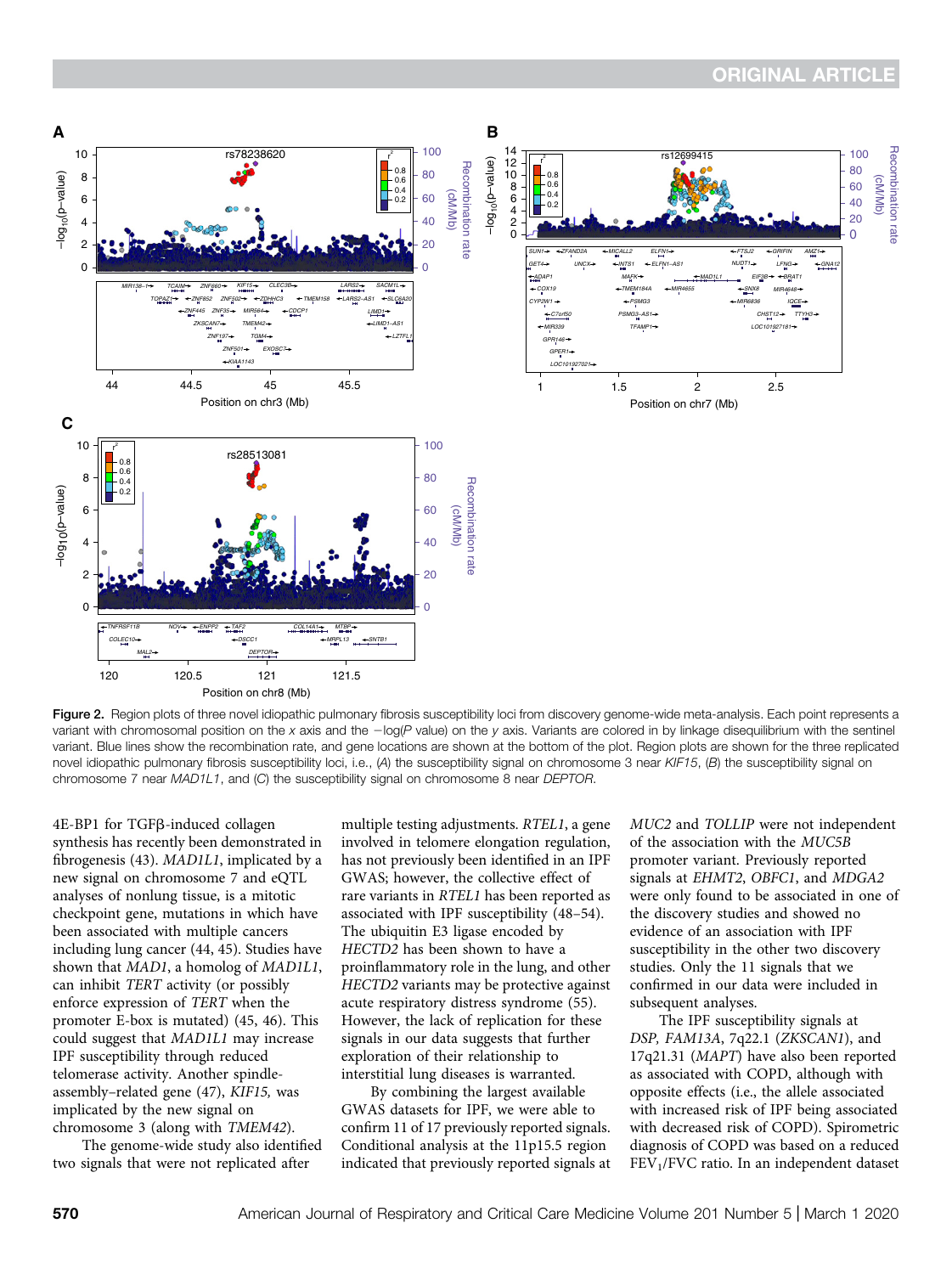| $\frac{2}{3}$<br>1<br>۔<br>}<br>å<br>$\frac{1}{1}$<br>.<br>Coco<br>ייני בי בייני ה<br>$\overline{ }$           |               |
|----------------------------------------------------------------------------------------------------------------|---------------|
|                                                                                                                |               |
| ົ້                                                                                                             |               |
| Í                                                                                                              | Í             |
| ֧֦֧֦֧֧֧֧֦֧֦֧ׅ֧֧֧֧֧֧֧֧֧֧֛֛֛֛֛֛֛֛֛֛֛֛֛֛֛֛֛֛֛֚֚֚֚֚֚֚֚֚֚֚֚֚֚֚֚֝֝֝֝֝֝֓֕֝֕֝֬֝֬֝֝֓֝֬֝֓֝֓֝֬֝֬֝֬֝֬֝֬֝֬֝֬֝֬֝֬֝֬֜֝֬֜֜֜֜֜֜ |               |
| Analvsis Resul<br>ı                                                                                            |               |
|                                                                                                                | ĺ             |
|                                                                                                                | an ac dea     |
| ֦                                                                                                              | ı             |
| Í<br>ı                                                                                                         | $\frac{1}{2}$ |
| -<br>-<br>-<br>j                                                                                               | į             |
| $\mathsf{L}$<br>Ï                                                                                              |               |
| <br> }<br> }                                                                                                   | $\frac{1}{2}$ |

| خ<br>5 | Pos | rsid                                                                                                            | Locus                                        | $\mathbf{\Omega}$<br>naj<br>Allei | Minor<br>Allele | MAF<br>(%) | Discovery Meta-Analysis<br>OR [95% CI] P Value                                                                                                                                                                                                                                                                                                                                        | <b>Replication Meta-Analysis</b><br>OR [95% CI] P Value | <b>Meta-Analysis of Discovery</b><br>and Replication<br>OR [95% CI] | <b>P Value</b> |
|--------|-----|-----------------------------------------------------------------------------------------------------------------|----------------------------------------------|-----------------------------------|-----------------|------------|---------------------------------------------------------------------------------------------------------------------------------------------------------------------------------------------------------------------------------------------------------------------------------------------------------------------------------------------------------------------------------------|---------------------------------------------------------|---------------------------------------------------------------------|----------------|
|        |     | 93271016 rs537322302<br>44902386 rs78238620<br>20934126 rs28513081<br>62324391 rs41308092<br>1909479 rs12699415 | DEPTOR<br>KIF15<br>MAD1L1<br>HECTD2<br>RTEL1 | ι                                 | O<br>O          |            | 5.3 1.58 [1.37-1.83] 5.12 $\times$ 10 <sup>-10</sup> 1.48 [1.24-1.77] 1.43 $\times$ 10 <sup>-5</sup> 1.54 [1.38-1.73] 4.05 $\times$ 10 <sup>-14</sup><br>42.0 1.28 [1.19-1.37] 7.15 $\times$ 10 <sup>-13</sup> 1.29 [1.18-1.41] 2.27 $\times$ 10 <sup>-8</sup> 1.28 [1.21-1.35] 9.38 $\times$ 10 <sup>-20</sup><br>42.8<br>$2.12$ [1.67-2.69] $7.65 \times 10^{-10}$ 1.45 [1.08-1.94] |                                                         | $1.82$ [1.51-2.19] $2.24 \times 10^{-10}$                           |                |
|        |     |                                                                                                                 |                                              |                                   |                 |            | Definition of abbreviations: Chr = chromosome; Cl = confidence interval; MAF = minor allele frequency; CR = odds ratio; Pos = position; rsid = reference SNP cluster ID.<br>The minor allele is the effect allele, and the MAF is taken from across the studies used in the discovery meta-analysis.                                                                                  |                                                         |                                                                     |                |

Allen, Guillen-Guio, Oldham, et al.: Genome-Wide Study of Idiopathic Pulmonary Fibrosis 571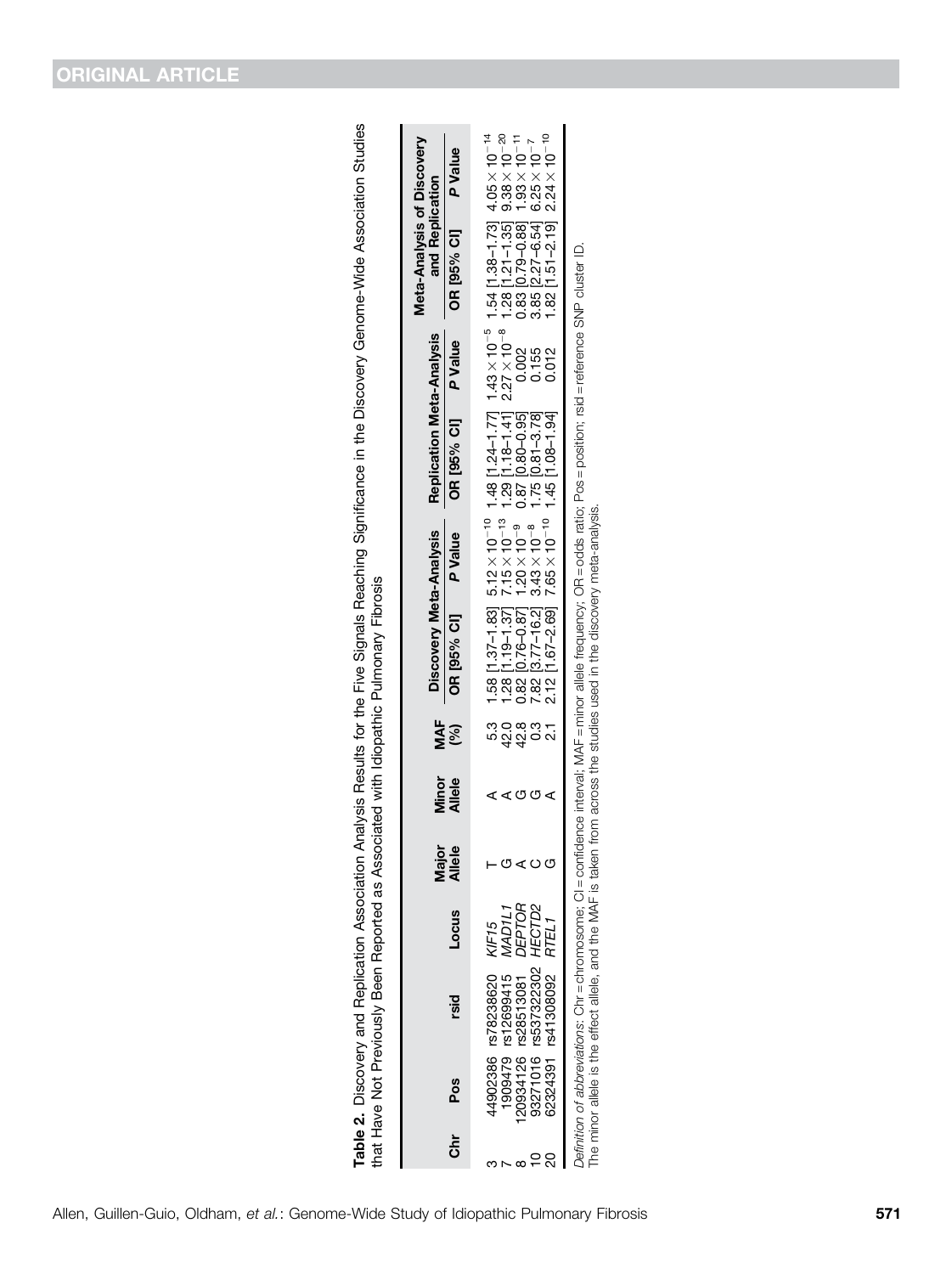Table 3. Gene Expression and Spirometric Results for the Three Novel IPF Susceptibility Loci Table 3. Gene Expression and Spirometric Results for the Three Novel IPF Susceptibility Loci

|    | rsid of                 |                                    | င္ဖ                             |                                                                                     | ĔP.                                                                                                                                                                                  |                | S<br>S                                                                                                                                                                                                                                                                                                                                                                                           |         | FEV <sub>1</sub> /FVC                        |                                |
|----|-------------------------|------------------------------------|---------------------------------|-------------------------------------------------------------------------------------|--------------------------------------------------------------------------------------------------------------------------------------------------------------------------------------|----------------|--------------------------------------------------------------------------------------------------------------------------------------------------------------------------------------------------------------------------------------------------------------------------------------------------------------------------------------------------------------------------------------------------|---------|----------------------------------------------|--------------------------------|
| ຮ້ | Sentinel<br>Variant     | Annotation                         | <b>Lung Tissue</b>              | Nonlung Tissue                                                                      | <b>B</b> [95% CI]                                                                                                                                                                    | Value          | <b>B</b> [95% CI]                                                                                                                                                                                                                                                                                                                                                                                | P Value | <b>B</b> [95% CI]                            | P Value                        |
|    |                         | rs78238620 Intron (KIF15)          | I                               | <b>LKIF15</b>                                                                       | $-0.011$ [ $-0.022$ to 0.000]                                                                                                                                                        | 0.069          | $-0.022$ [ $-0.033$ to 0.011]                                                                                                                                                                                                                                                                                                                                                                    |         | $2.92 \times 10^{-4}$ 0.017 [0.006 to 0.028] | 0.005                          |
| œ  | s12699415<br>\$28513081 | Intron (DEPTOR)<br>Intron (MAD1L1) | RP11-760H22.2<br><b>LDEPTOR</b> | ‡ RP11-760H22.2<br>KB-1471A8.1<br><b>1 DEPTOR</b><br>I TMEM42<br>MAD <sub>1L1</sub> | $-0.007$ [ $-0.012$ to $-0.002$ ]<br>0.001 -0.004 to 0.006                                                                                                                           | 0.822<br>0.822 | $-0.011$ $[-0.016$ to $-0.007]$ $1.41 \times 10^{-5}$ 0.008 [0.003 to 0.012]<br>$-0.005$ $[-0.010$ to $-0.001]$ 0.045 0.011 [0.006 to 0.016]                                                                                                                                                                                                                                                     |         |                                              | $4.22 \times 10^{-5}$<br>0.005 |
|    |                         |                                    |                                 | TAF2                                                                                |                                                                                                                                                                                      |                |                                                                                                                                                                                                                                                                                                                                                                                                  |         |                                              |                                |
|    |                         |                                    |                                 |                                                                                     | colocalization only agos where there a meater than 80% probability of colocalization between the IPF risk cinnal and neper expression of that nene are reported in this table In the |                | Annotation of the variant was taken from Variant Effect Predictor (VEP). A list of all variants included in the credible sets with their annotations and eQTL results can be found in Table E3. For<br>Definition of abbreviations: Chr = chromosome; Cl = confidence interval; eQTL = expression quantitative trait loci; IPF = idiopathic pulmonary fibrosis; rsid = reference SNP cluster ID. |         |                                              |                                |

coperation analyses can be found in Table E2. The spirometric results for all IPF risk variants can be found in Table E6.<br>Colocalization analyses can be found in Table E2. The spirometric results for the friee nowel IPF ri colocalization, only genes where there was a greater than 80% probability of colocalization between the IPF risk signal and gene expression of that gene are reported in this table. In the<br>colocalization column, ↑ denotes t expression of the gene, and 1 denotes that the IPF risk allele was associated with increased expression in some tissues and decreased expression in others. Full results from the eQTL and colocalization column, ↑ denotes that the allele that increases IPF risk was associated with increased expression of the gene, ↓ denotes that the IPF risk allele was associated with decreased expression of the gene, and  $t$  denotes that the IPF risk allele was associated with increased expression in some tissues and decreased expression in others. Full results from the eQTL and colocalization analyses can be found in Table E2. The spirometric results for the three novel IPF risk loci are taken from Shrine and colleagues (36) using the allele associated with increased colocalization, only genes where there was a greater than 80% probability of colocalization between the IPF risk signal and gene expression of that gene are reported in this table. In the IPF risk as the effect allele, with b being the change in z-score units. Results for all IPF risk variants can be found in Table E6.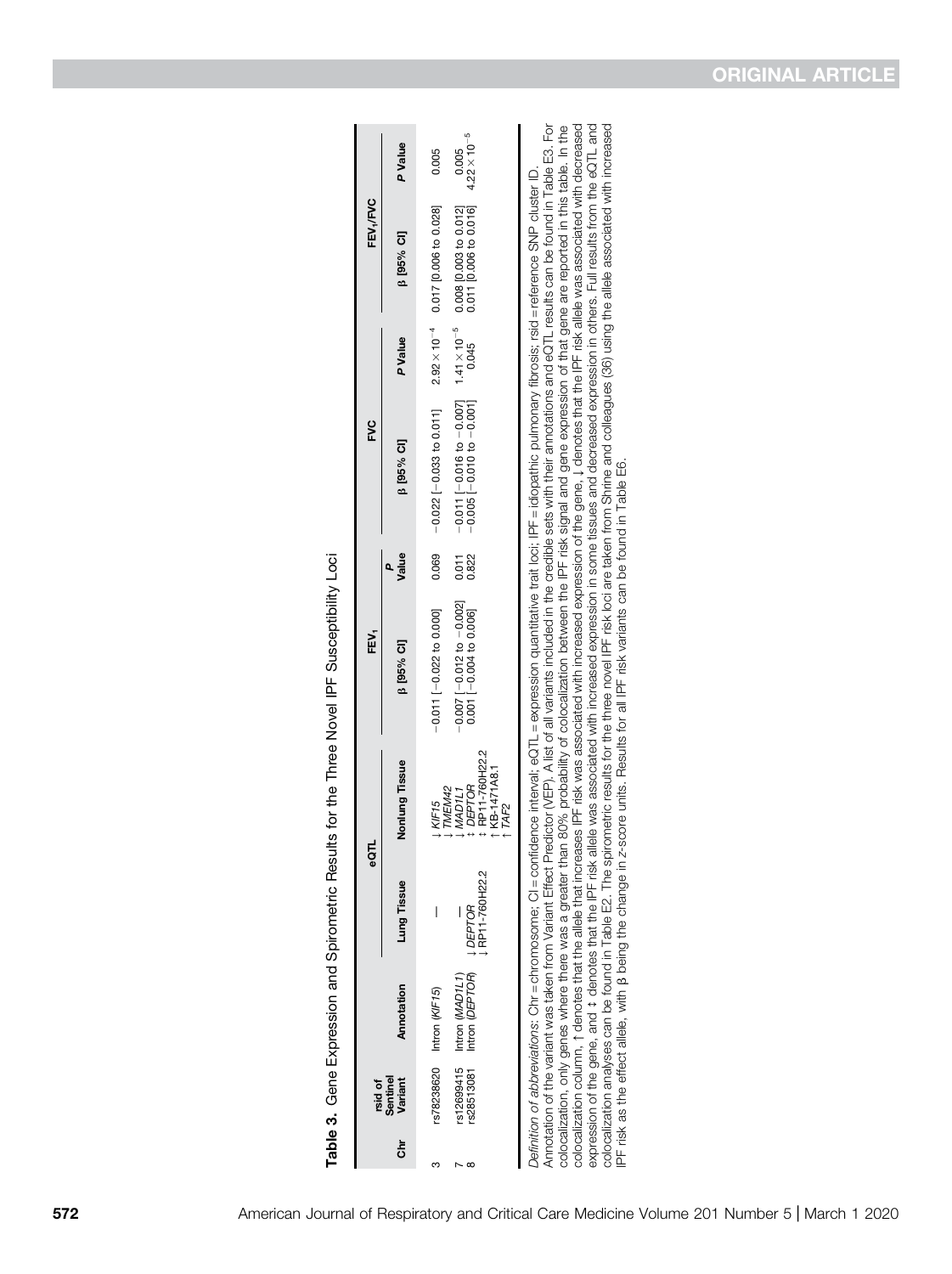of 400,102 individuals, eight of the IPF signals were associated with decreased FVC and with a comparatively weaker effect on  $FEV<sub>1</sub>$ . This is consistent with the lung function abnormalities associated with IPF, as well as the decreased risk of COPD. Of note, only around 3% of previously reported lung function signals (36) also showed association with IPF susceptibility in our study. This suggests that while some IPF susceptibility variants might represent genes and pathways that are important in general lung health, others are likely to represent more disease-specific processes.

Using polygenic risk scores, we demonstrated that, despite the relatively large proportion of disease susceptibility explained by the known genetic signals of association reported here, IPF is highly polygenic with potentially hundreds (or thousands) of as yet unidentified variants associated with disease susceptibility.

A strength of our study was the large sample size compared with previous GWAS and the availability of an independent replication dataset. A limitation of our study was that the controls used were generally

younger in all studies included, and there were differences in sex and smoking distributions in some of the studies. As age, sex, and smoking status were not available for all individuals in four of our datasets, we were unable to adjust for these variables without substantially reducing our sample size. However, cases and controls in the UUS and UK datasets were matched for age, sex, and smoking. The three novel signals replicated in all of the discovery and replication datasets, providing reassurance that the signals we report are robust despite differences between the datasets. As we had limited information beyond IPF diagnosis status for a large proportion of the individuals included in the studies, we cannot rule out some association with other age-related conditions that are comorbid with IPF. However, other age-related conditions were not excluded from either the cases or controls. For the signals near KIF15 and MAD1L1, there was substantial evidence for an association with gene expression in nonlung tissues but not in either of the two (nonfibrotic) lung tissue eQTL datasets. This could reflect cell

type-specific effects that are missed when studying whole tissue or effects that are disease-dependent. Finally, our study was not designed to identify rare functional variant associations. As both common and rare variants are known to be important in IPF susceptibility (39), this is a limitation of our study.

In summary, we report new biological insights into IPF susceptibility and demonstrate that further studies to identify the genetic determinants of IPF susceptibility are needed. Our new signals of association with IPF susceptibility provide increased support for the importance of mTOR signaling in pulmonary fibrosis as well as the possible implication of mitotic spindle-assembly genes.  $\blacksquare$ 

[Author disclosures](http://www.atsjournals.org/doi/suppl/10.1164/rccm.201905-1017OC/suppl_file/disclosures.pdf) are available with the text of this article at [www.atsjournals.org.](http://www.atsjournals.org)

Acknowledgment: This research has been conducted using the UK Biobank Resource under application 8389. This research used the ALICE and SPECTRE High Performance Computing Facilities at the University of Leicester.

#### **References**

- 1. Lederer DJ, Martinez FJ. Idiopathic pulmonary fibrosis. N Engl J Med 2018;378:1811–1823.
- 2. Ley B, Collard HR, King TE Jr. Clinical course and prediction of survival in idiopathic pulmonary fibrosis. Am J Respir Crit Care Med 2011;183: 431–440.
- 3. Nelson MR, Tipney H, Painter JL, Shen J, Nicoletti P, Shen Y, et al. The support of human genetic evidence for approved drug indications. Nat Genet 2015;47:856–860.
- 4. Mushiroda T, Wattanapokayakit S, Takahashi A, Nukiwa T, Kudoh S, Ogura T, et al.; Pirfenidone Clinical Study Group. A genome-wide association study identifies an association of a common variant in TERT with susceptibility to idiopathic pulmonary fibrosis. J Med Genet 2008;45:654–656.
- 5. Noth I, Zhang Y, Ma SF, Flores C, Barber M, Huang Y, et al. Genetic variants associated with idiopathic pulmonary fibrosis susceptibility and mortality: a genome-wide association study. Lancet Respir Med 2013;1:309–317.
- 6. Fingerlin TE, Murphy E, Zhang W, Peljto AL, Brown KK, Steele MP, et al. Genome-wide association study identifies multiple susceptibility loci for pulmonary fibrosis. Nat Genet 2013;45:613–620.
- 7. Fingerlin TE, Zhang W, Yang IV, Ainsworth HC, Russell PH, Blumhagen RZ, et al. Genome-wide imputation study identifies novel HLA locus for pulmonary fibrosis and potential role for auto-immunity in fibrotic idiopathic interstitial pneumonia. BMC Genet 2016;17:74.
- 8. Allen RJ, Porte J, Braybrooke R, Flores C, Fingerlin TE, Oldham JM, et al. Genetic variants associated with susceptibility to idiopathic pulmonary fibrosis in people of European ancestry: a genome-wide association study. Lancet Respir Med 2017;5:869–880.
- 9. Zhu QQ, Zhang XL, Zhang SM, Tang SW, Min HY, Yi L, et al. Association between the MUC5B promoter polymorphism rs35705950 and idiopathic pulmonary fibrosis: a meta-analysis and trial sequential analysis in Caucasian and Asian populations. Medicine (Baltimore) 2015;94:e1901.
- 10. Coghlan MA, Shifren A, Huang HJ, Russell TD, Mitra RD, Zhang Q, et al. Sequencing of idiopathic pulmonary fibrosis-related genes reveals independent single gene associations. BMJ Open Respir Res 2014; 1:e000057.
- 11. Petrovski S, Todd JL, Durheim MT, Wang Q, Chien JW, Kelly FL, et al. An exome sequencing study to assess the role of rare genetic variation in pulmonary fibrosis. Am J Respir Crit Care Med 2017;196:82-93.
- 12. Hobbs BD, de Jong K, Lamontagne M, Bossé Y, Shrine N, Artigas MS, et al.; COPDGene Investigators; ECLIPSE Investigators; LifeLines Investigators; SPIROMICS Research Group; International COPD Genetics Network Investigators; UK BiLEVE Investigators; International COPD Genetics Consortium. Genetic loci associated with chronic obstructive pulmonary disease overlap with loci for lung function and pulmonary fibrosis. Nat Genet 2017;49:426–432.
- 13. Sakornsakolpat P, Prokopenko D, Lamontagne M, Reeve NF, Guyatt AL, Jackson VE, et al.; SpiroMeta Consortium; International COPD Genetics Consortium. Genetic landscape of chronic obstructive pulmonary disease identifies heterogeneous cell-type and phenotype associations. Nat Genet 2019;51:494–505.
- 14. Chilosi M, Poletti V, Rossi A. The pathogenesis of COPD and IPF: distinct horns of the same devil? Respir Res 2012;13:3.
- 15. Putman RK, Gudmundsson G, Araki T, Nishino M, Sigurdsson S, Gudmundsson EF, et al. The MUC5B promoter polymorphism is associated with specific interstitial lung abnormality subtypes. Eur Respir J 2017;50:1700537.
- 16. Allen RJ, Oldham JM, Fingerlin TE, et al. Polygenicity of idiopathic pulmonary fibrosis [abstract]. Genet Epidemiol 2018;42:684.
- 17. Allen RJ, Guillen-Guio B, Oldham JM, Ma SF, Fingerlin TE, Ng M, et al. Genome-wide meta-analysis of susceptibility to idiopathic pulmonary fibrosis [abstract]. Presented at the American Society of Human Genetics 68th Annual Meeting. October 16–20, 2018, San Diego, CA. Abstract 3313T, p. 493.
- 18. Allen RJ, Guillen-Guio B, Oldham JM, Ma SF, Dressen A, Paynton ML, et al. Genome-wide association study of susceptibility to idiopathic pulmonary fibrosis [preprint]. bioRxiv; 2019 [accessed 2019